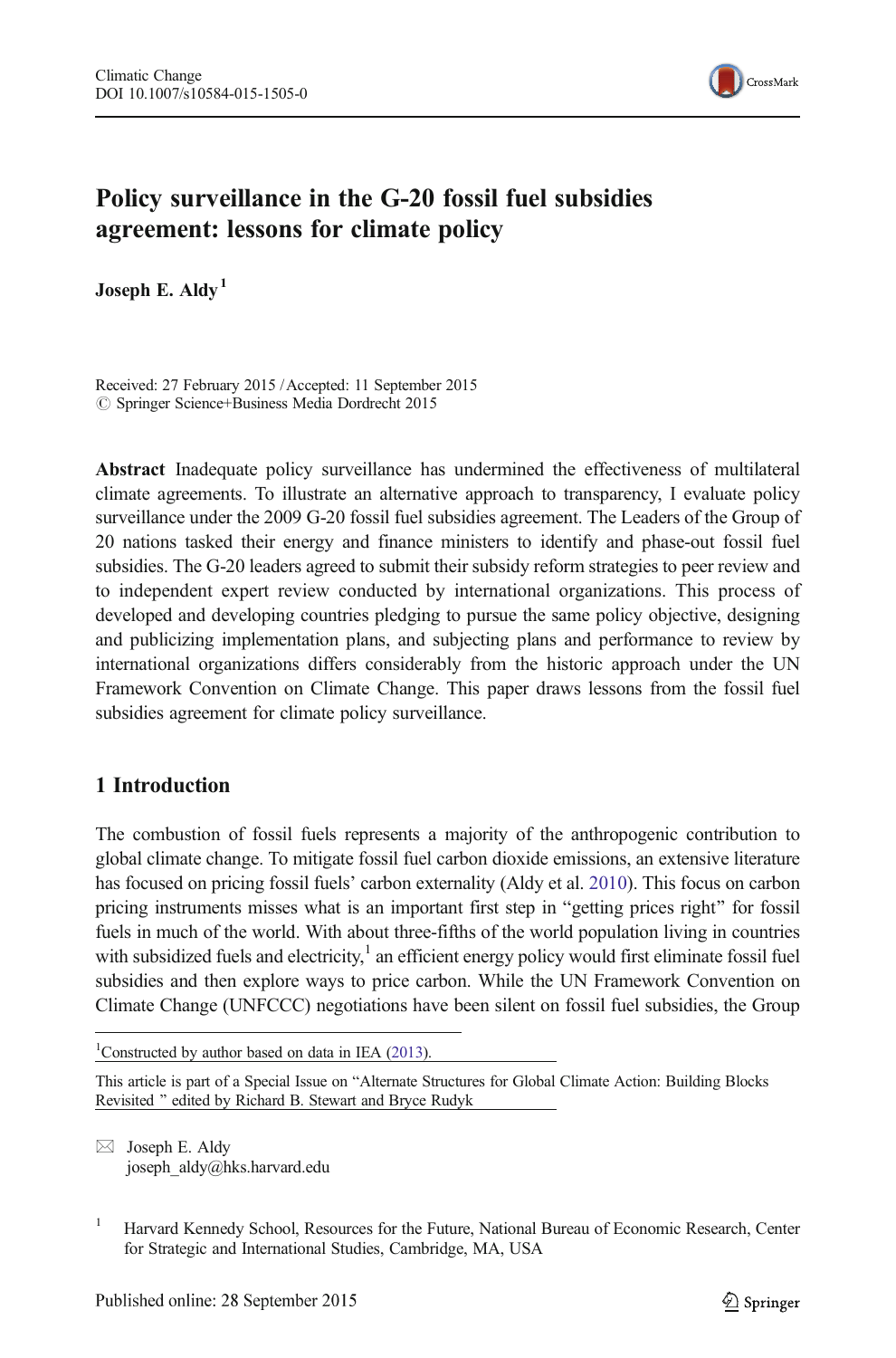of 20 (G-20) leaders, representing the largest developed and developing countries, agreed to phase-out fossil fuel subsidies at their 2009 Pittsburgh summit.

This fossil fuel subsidies elimination agreement illustrates the potential for narrowly focused, small group approaches to coordinate international action on climate change. This agreement can leverage G-20 countries' own economic and fiscal interests in reforming subsidies. Doing so could minimize incentives for free-riding and serve as an important building block to more effective climate policy. The G-20 agreement illustrates Stewart et al. ([2013](#page-13-0)) club strategy to promoting plurilateral regimes by focusing on non-climate objectives (e.g., rationalizing energy prices) that can deliver meaningful greenhouse gas emission reductions.

A distinctive design characteristic of the G-20 agreement is its transparency. Not only did leaders pledge to phase out their subsidies, but they also agreed to a system of policy surveillance. In this context, policy surveillance refers to the generation and analysis of information on fossil fuel subsidy reform strategies, including, energy prices, emission reductions, costs and cost-effectiveness, potential cross-border impacts, and ancillary benefits (Aldy [2014\)](#page-12-0). The G-20 leaders have agreed to regular reporting of self-identified subsidies and subsidy phase-out strategies that are subject to review by experts at international organizations and peers.

In this paper, I evaluate the key characteristics of the G-20 fossil fuel subsidies agreement, with an emphasis on what can be learned from its transparency provisions. The next section of the paper describes the G-20 agreement. Section three compares this approach under the Pittsburgh agreement to the Kyoto Protocol approach. Section four addresses the question of why countries may seek to coordinate international action on domestic policy reforms. In section five, I draw lessons for climate policy from the G-20 agreement's policy surveillance. The final section concludes.

## 2 Overview of G-20 fossil fuel subsidies agreement

At the 2009 Pittsburgh G-20 summit, the leaders of the twenty largest developed and developing nations agreed to "phase out and rationalize over the medium term inefficient fossil fuel subsidies while providing targeted support to the poorest^ (G-20 Leaders [2009\)](#page-12-0). The G-20 leaders called on all nations to eliminate their fossil fuel subsidies, and APEC leaders echoed the call to phase out such subsidies at their 2009 Singapore summit. In 2009, these G-20 and APEC countries represented about 96 % of global coal consumption, 83 % of global oil consumption, and 61 % of global gas consumption, as well as 87 % of global coal production, 62 % of global gas production, and 57 % of global oil production.<sup>2</sup>

The focus on "inefficient fossil fuel subsidies" in the G-20 agreement was intended to permit some exceptions. Subsidies targeting low-income households – such as the U.S. Low Income Home Energy Assistance Program – would be permitted under this agreement. Subsidies for fossil fuel technologies that lower carbon emissions – such as carbon capture and storage – would also be exempt. While some countries called for an explicit phase-out date, the leaders agreed to an ambiguous "medium term" timeframe for delivering on this commitment.

 $\frac{2}{2}$  Constructed by author based on data in U.S. EIA ([n.d.](#page-13-0)).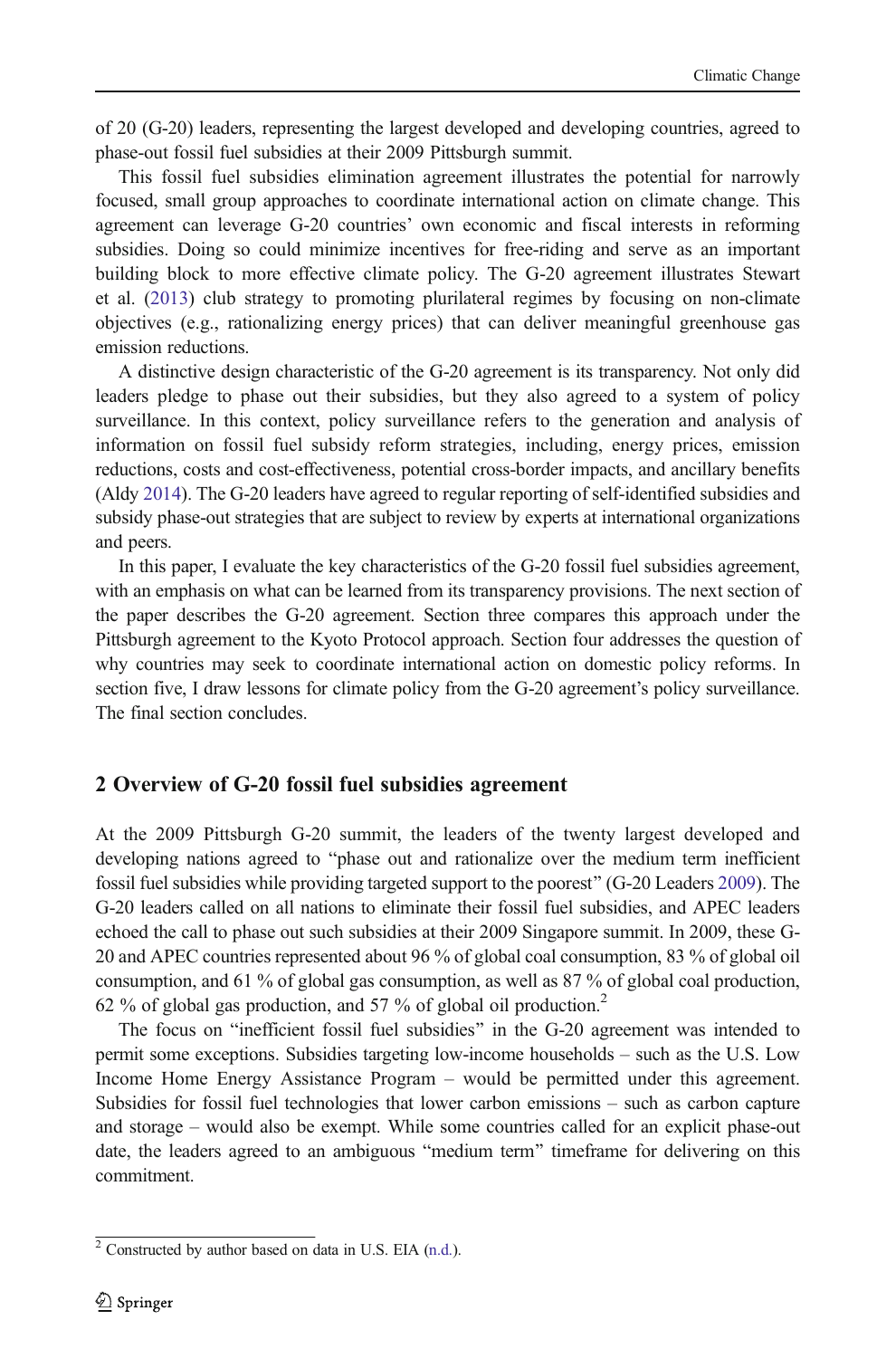Leaders have agreed to many things in various " $G#$ " summit declarations over the years, but such " $G_{+}$ " processes do not provide the enforcement mechanisms common in treaty agreements. Instead, leaders can raise the political cost – to their counterparts, their successors, and even themselves – of failing to deliver on their commitments by making such failure transparent (Chayes and Chayes [1991;](#page-12-0) Keohane [1998;](#page-13-0) Simmons [1998](#page-13-0)). In the G-20 agreement, leaders established processes of implementation and review to promote such transparency. Leaders tasked energy and finance ministers to identify their nation's fossil fuel subsidies, develop a plan for eliminating these subsidies, and report to leaders on their progress. The G-20 published a summary report of each member's identified subsidies and the plan for eliminating them at the 2010 G-20 summit. Leaders have continued to task energy and finance ministers to continue their efforts and report back regularly (G-20 [2012](#page-12-0)).

To complement self-reporting, the G-20 leaders tasked four international organizations – the International Energy Agency (IEA), the Organisation for Economic Co-operation and Development (OECD), the Organization of Petroleum Exporting Countries (OPEC), and the World Bank – to undertake a joint assessment of fossil fuel subsidies. This includes an examination of countries' subsidies, their proposed subsidy reforms, as well as the aggregate economic, energy, and environmental impacts of these subsidies. These international organizations published their joint report to G-20 leaders at the 2010 Toronto meeting and have continued to provide analysis and reviews of countries' implementation strategies. In addition to these Joint Reports ([2010a](#page-12-0), [b](#page-12-0)), the IEA ([2013](#page-12-0)), OECD [\(2013\)](#page-13-0), and the IMF [\(2013\)](#page-12-0) have produced their own estimates of country-specific fossil fuel subsidies.

At the 2013 G-20 summit, leaders supported broad participation in a voluntary "country-owned" peer review process (G-20 Leaders [2013\)](#page-12-0). Through this process, small groups of G-20 nations work together in reviewing one or more nations within each group that voluntarily submit their policies for review (G-20 [2013\)](#page-12-0). Third-party experts and non-G20 countries may participate in the reviews at the reviewed country's discretion. The peer review addresses the fossil fuel subsidies identified for phase out by the country under review. A reviewed country may agree to a broader assessment, including analysis of other potential subsidies, barriers to subsidy reform, etc. Initiated in 2014, the first round of peer reviews address China and the United States, and the second round address Germany and Mexico.

## 3 Comparing Kyoto to Pittsburgh

This section sets the foundation for drawing lessons from the G-20 fossil fuel subsidies agreement for climate policy by comparing the Pittsburgh agreement with the status quo approach to climate policy at the time, the Kyoto Protocol. The focus on review and surveillance in Pittsburgh set the stage for the important role of transparency in the Copenhagen Accord. The transition from the Kyoto architecture to the pledge and review approach under Copenhagen has continued in the multilateral talks under the Durban Platform for Enhanced Action, launched in 2011.

The Pittsburgh G-20 agreement to eliminate fossil fuel subsidies represents a fundamentally different approach to tackling climate change than the Kyoto Protocol (Table [1\)](#page-3-0). These agreements reflect very different processes – the 20 largest developed and developing countries versus 190+ countries – that delivered very different products – a non-binding twoparagraph leaders' agreement versus a 28-article protocol requiring ratification. The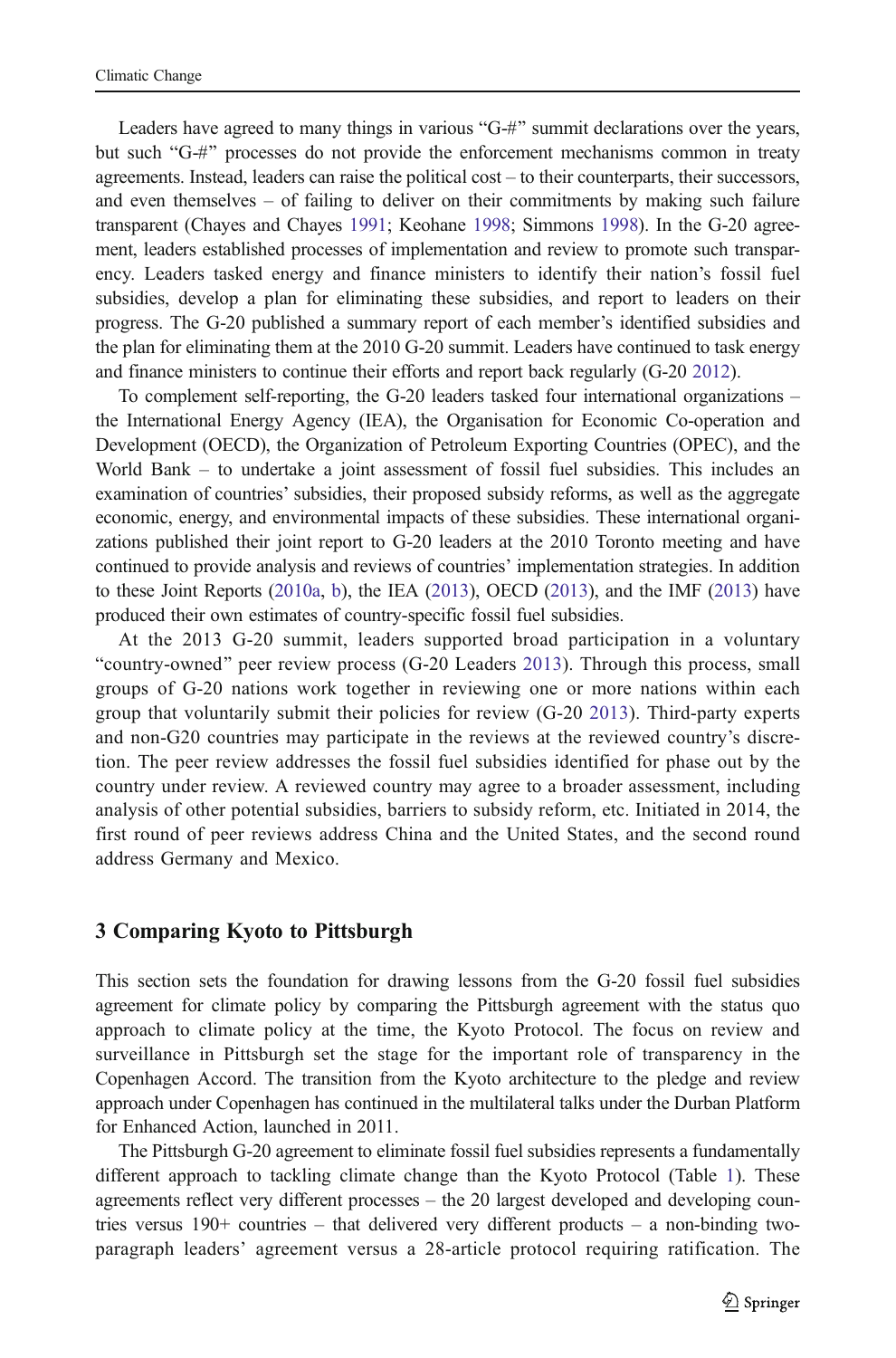| Pittsburgh                                                                                 | Kyoto                                                            |
|--------------------------------------------------------------------------------------------|------------------------------------------------------------------|
| Non-binding leaders' agreement                                                             | Legally-binding treaty instrument                                |
| Developed and emerging nations; open club                                                  | Industrialized countries; closed club                            |
| Focus on policy instruments $-$ agree on government policy<br>lever (reform energy prices) | Focus on environmental outcomes<br>(economy-wide emission goals) |
| Independent review of actions and nationally-reported reforms                              | Nationally-reported emission inventories                         |
| 20 country process                                                                         | $190+$ country process                                           |

<span id="page-3-0"></span>

| <b>Table 1</b> Comparing the Pittsburgh architecture to the Kyoto architecture |
|--------------------------------------------------------------------------------|
|--------------------------------------------------------------------------------|

architecture of these agreements has important implications for the design and implementation of transparency mechanisms.

The structure of the Pittsburgh G-20 fossil fuel subsidies phase-out agreement differs significantly from that of the Kyoto Protocol.<sup>3</sup> The Kyoto Protocol is a top-down, legally binding instrument, although there are no effective mechanisms to compel participation in or to enforce compliance with its commitments.<sup>4</sup> This agreement focused on environmental outcomes – economy-wide emission targets – for a closed club of industrialized nations, but did provide the means for a developing country to take on an emission commitment.<sup>5</sup> The industrialized countries with commitments report annual emission inventories to the UNFCCC secretariat, although most developing countries have reported no more than two annual emission inventories over the past two decades (Aldy [2013](#page-12-0)). While there is a review of developed countries' emissions estimates, there was very little systematic review of policy actions that affect emissions in the pre-Copenhagen period (Breidenich and Bodansky [2009\)](#page-12-0).

In contrast, the Pittsburgh deal is a non-binding leaders' agreement. Resulting from a summit negotiation, the stakes of the Pittsburgh agreement for leaders are potentially greater than what their negotiators agree to at annual UN climate talks. The absence of explicit enforcement mechanisms, however, could lower the stakes. In contrast to the Kyoto Protocol, which required emission commitments by one in five of the UNFCCC membership, the Pittsburgh agreement called for full participation by its members in phasing out subsidies. The Pittsburgh agreement focuses on policy instruments – agreement on a policy lever, as opposed to national emissions over which governments have incomplete control – through an open club architecture that encourages participation by non-G-20 countries. By structuring an agreement around national governments' specific, domestic actions, the agreement facilitates assessments of whether countries delivered on, or at least made a good faith effort in delivering on, their commitments (Victor [2007](#page-13-0)). The leaders requested independent review of nations' subsidies and reform efforts by international organizations as well as by their peers. While the Kyoto Protocol reflected the culmination of a climate-focused negotiation process, the Pittsburgh agreement was part of a multi-issue leaders' declaration, which provided opportunities for issue linkage.

<sup>&</sup>lt;sup>3</sup> At the 2012 Doha Conference of the Parties, the Kyoto Protocol was extended through 2020.

<sup>&</sup>lt;sup>4</sup> The United States bore no explicit non-participation penalty for failing to ratify the Kyoto Protocol and Canada escaped any non-compliance penalty by withdrawing from the Kyoto Protocol two weeks prior to the end of the first compliance period.

 $<sup>5</sup>$  In 1998 and 1999, the Government of Argentina proposed to take on an emission target, but its proposal was</sup> rebuffed by the 1999 UNFCCC Conference of the Parties (Aldy [2004\)](#page-12-0).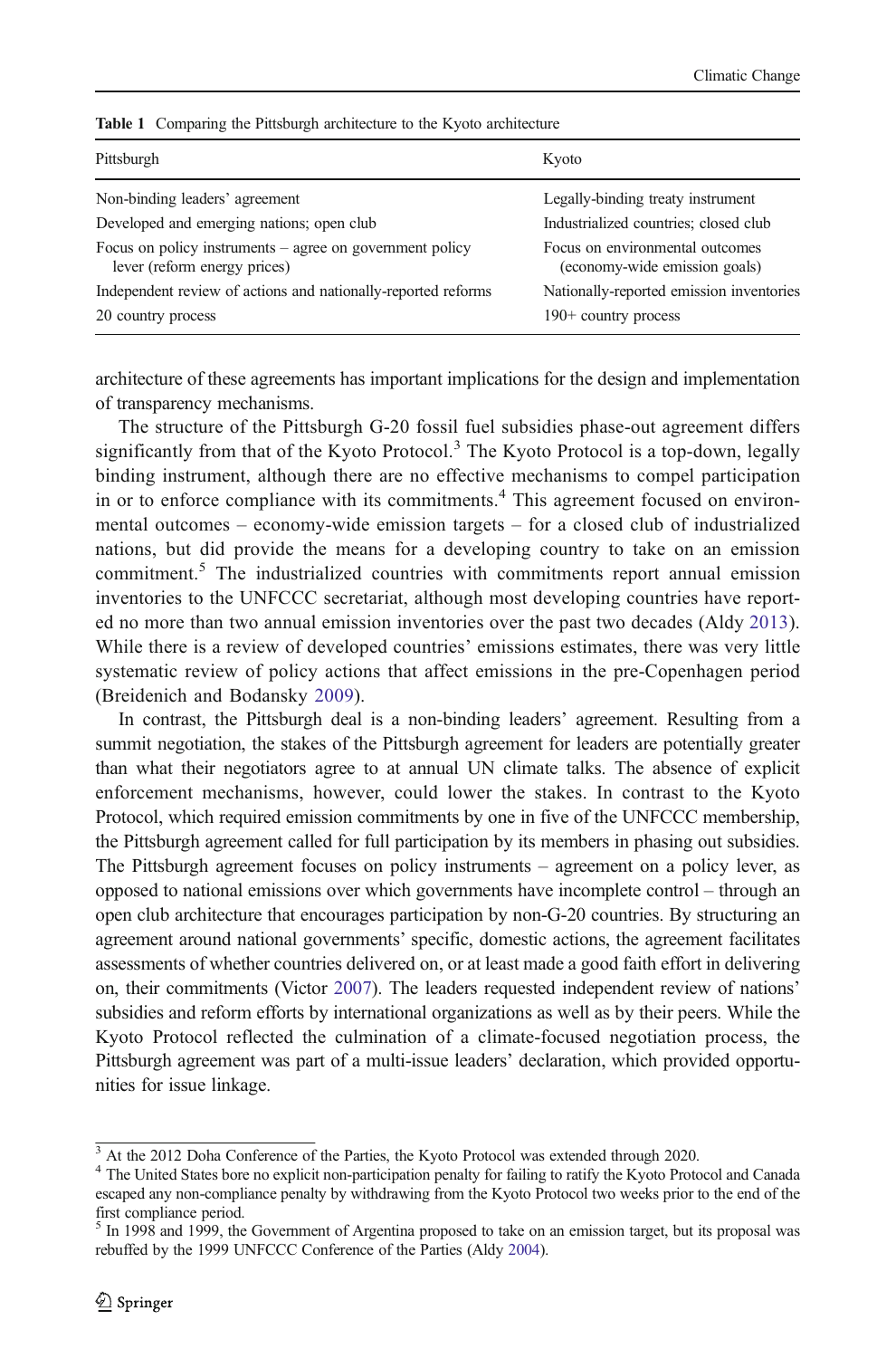The Pittsburgh agreement represents a "pledge, implement, review" framework, akin to pledge and review proposals for climate policy (Schelling [2002](#page-13-0); Pizer [2007](#page-13-0)). Given the importance of engaging all large countries in combating climate change, the Pittsburgh G-20 is a valuable example of the design of a plurilateral agreement characterized by developed and developing countries' actions. Prior to 2009, the international climate policy debate had been plagued by an anachronistic dichotomy, dating to 1992, that required mitigation effort by about 35 industrialized countries, but no specified mitigation contributions by the rest of the world. This dichotomy failed to reflect changes in developing countries' ability to mitigate emissions as well as their dramatic emissions growth (Aldy and Stavins [2012](#page-12-0)).

Subsequent to the Pittsburgh summit, heads of state personally negotiated the 2009 Copenhagen Accord that represents another version of "pledge, implement, and review." Copenhagen is the first international climate agreement that included mitigation actions by developed and developing countries. In the Copenhagen Accord, leaders agreed on a much more robust transparency regime than included in past agreements: expanding measurement, reporting, and verification of developed countries' mitigation and establishing a system of international consultations and analysis for developing country mitigation. International consultations and analysis requires regular reporting on emission mitigation subject to expert, third-party review and a facilitative sharing of views among nations.<sup>6</sup> Such transparency over emission mitigation could build trust among countries and increase credibility in a pledge, implement, and review regime. It can also promote learning about effective mitigation strategies and inform future pledges.

The ultimate assessment of any climate change mitigation agreement rests on its impact on greenhouse gas emissions. Taken at face value, the Kyoto Protocol was a success. Industrialized countries' green house gas emissions were 10–15 % below their 1990 levels over 2008–2012 (UNFCCC [n.d.\)](#page-13-0), beating the Protocol's aggregate goal of 1990 -5  $\%$  over the first commitment period.<sup>7</sup> Nonetheless, global carbon dioxide emissions grew nearly 60 % over 1990–2012, and the rate of growth in the decade after the Kyoto talks more than doubled the rate leading up to the talks (Aldy [2013\)](#page-12-0). In contrast, the International Energy Agency ([2010](#page-12-0)) estimates that eliminating all fossil fuel subsidies would reduce global  $CO<sub>2</sub>$  emissions by about 6 % by 2020 and represent a 10 % reduction in global emissions by 2050. Realizing these emission reductions, of course, will require meaningful domestic policy reforms. Since the fall in oil prices began in 2014, several G-20 countries have moved forward with subsidy reforms, including India and Indonesia. Others have claimed that the medium-term time frame in the in the agreement calls for a longer phase-out – over 2020 or even later, while some countries, like the United States, have proposed to eliminate fossil fuel subsidies but failed to secure legislative passage. Finally, as noted below, there are also countries, such as Saudi Arabia and Russia whose combined subsidies are on the order of \$100 billion, that claim they have no domestic fossil fuel subsidies and thus have no plans to change the way they price fuels and electricity.

<sup>&</sup>lt;sup>6</sup> In December 2014, Namibia became the first developing country to submit a report under the international consultations and analysis mechanism, and twelve more have done so through May 31, 2015.

<sup>7</sup> These estimates include the United States and Canada, and the range depends on whether to include land-use change-related emissions in the totals. Technically, some Annex B countries could employ a base year other than 1990, and these alternative base years were employed for these calculations.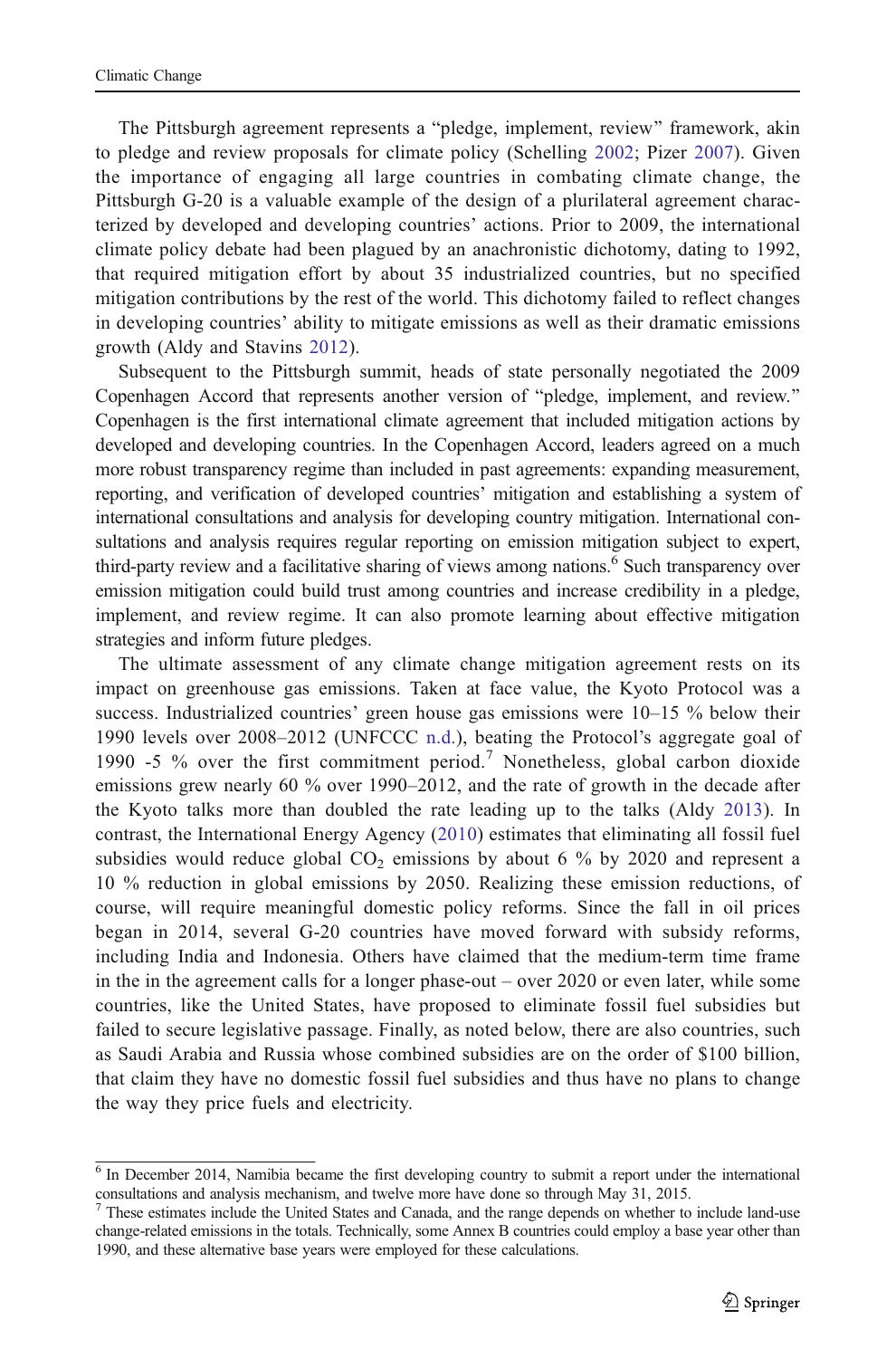## 4 Why coordinate on domestic fossil fuel subsidy reform?

Coordination among a small group of nations to deliver on emission-reduction activities or policy reforms begs questions about why these countries seek to work with other nations.<sup>8</sup> If these countries would have taken such actions anyway – because they are in each of these nations' narrow self-interest – then what are the returns to international coordination? For example, why would governments negotiate a plurilateral agreement calling for eliminating fossil fuel subsidies that would appear, on strict benefit-cost grounds, to be in each country's interest to undertake unilaterally?

The political economy of subsidy reform may yield a more ambiguous policy prescription than a standard social welfare analysis. Within some governments, ministers may hold differing views on the need for reforming energy prices. The G-20 may provide an opportunity to influence domestic policy debates and weaken domestic opposition to subsidy reform. The G-20 is largely run through finance ministries and an international agreement calling for the elimination of fossil fuel subsidies could legitimize policy reforms that finance ministries generally support. In this way, the finance ministries use an international agreement to constrain domestic economic policy (Gourevitch [1978](#page-12-0)). This may be especially important in contexts in which finance ministries face opposition to the idea of subsidy reform within their respective governments, and an international agreement could create international pressure supporting their position. If there is not an influential voice in the government favoring the international agreement  $-$  e.g., the United States in 2001 on the Kyoto Protocol – then the constraints that such an agreement could impose would be insufficient to secure domestic implementation (Putnam [1988\)](#page-13-0).

In some countries, concentrated special interests could support fossil fuel subsidies, such as industrial beneficiaries. These special interests could argue that low fuel prices are necessary from an economic competitiveness standpoint if their trade partners also subsidize fossil fuels. A similar line of reasoning applies to trade policy.<sup>9</sup> The political economy of special interests help explain why governments maintain trade barriers, even if on net they hurt domestic consumers more than they help domestic producers (Grossman and Helpman [1994\)](#page-12-0). Trade policy provides another analog for strategic behavior and coordination of subsidy reforms. A government may decide it is in its best interest to lower tariffs, but may wait to do so until it has secured tariff reductions among trade partners. Likewise, a government may delay subsidy reform unless it knows that other similar countries are undertaking comparable reforms.<sup>10</sup> A plurilateral agreement could facilitate reciprocal actions that weaken the position of the special interests that support the status quo.

By negotiating a fossil fuel subsidies reform agreement as part of a broader leaders' declaration, the G-20 can effectively link issues in the negotiation in order to secure a positive outcome on a large set of issues (Mayer [2010](#page-13-0)). Moreover, for the developing countries, many of which have been clamoring for a seat at the table of a  $G#$  meeting, agreeing to sound economic policy such as this subsidy phase-out could be considered part of the new responsibilities as a member of the leading "G" group. Leaders who deliver domestic benefits from

 $8$  Given the emergence of small group efforts – see Stewart et al. [2013](#page-13-0) for numerous examples – this is a question germane to many building block approaches to international climate policy.

Thanks to Scott Barrett for pointing out this parallel.

<sup>&</sup>lt;sup>10</sup> Thanks to a referee for suggesting this point.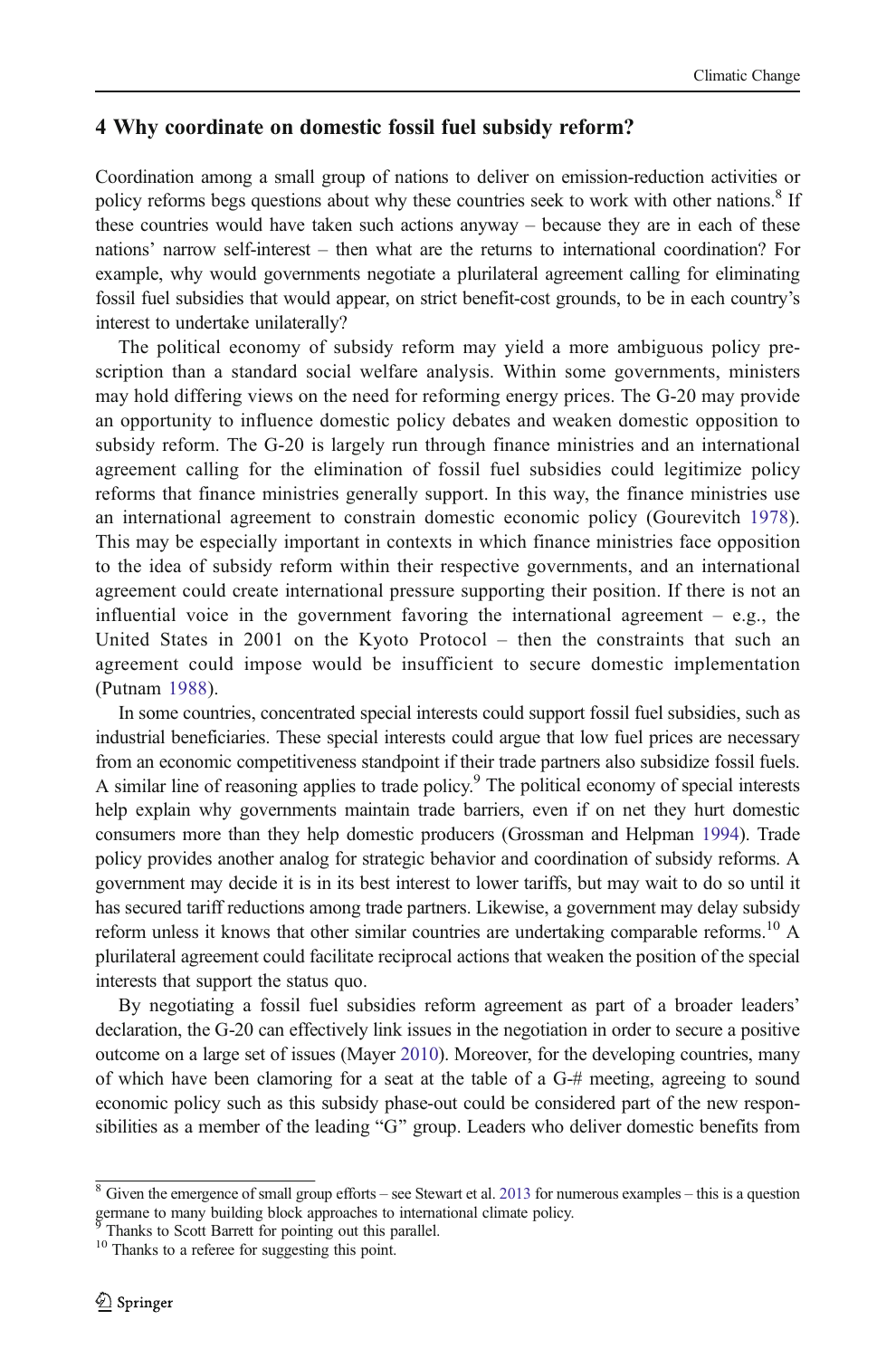other elements of the G-20 declarations can leverage the associated public support for potentially more divisive agreements such as fossil fuel subsidy reform.

An international agreement that implements transparency provisions – such as information collection and dissemination by international organizations – can reduce costs to the parties to the agreement (Hafner-Burton et al. [2012](#page-12-0)). By tapping the expertise of an international organization, an international agreement could facilitate information transmission to domestic publics, convey the case for the policy reform, and reduce domestic opposition (Thompson [2006b\)](#page-13-0). By providing an independent assessment of a country's effort and a comparison with the effort of its peers, regular policy surveillance can legitimize domestic policies (Francois [2001](#page-12-0)). Leaders often reference summit declarations when communicating to their respective domestic audiences on the rationale for their policies (Putnam [1988](#page-13-0)). Drawing from the results of a transparency mechanism can only strengthen the case for leaders when engaging their domestic publics – when they are making clear progress in implementing their commitments – but raise the costs to those leaders who are failing to make progress.

Working through a targeted, small group process may provide an opportunity for learning. Governments may recognize that reducing subsidies would yield net social benefits, but they may not know how to design and implement a politically effective reform strategy. Coordination on policy transparency provides for learning that could inform successful domestic reform.

#### 5 Lessons from the G-20 fossil fuel subsidies agreement for climate policy

The G-20 fossil fuel subsidies agreement illustrates potential lessons for the design and implementation of both targeted, small-group climate policy efforts as well as multilateral climate agreements.

#### 5.1 Focus on transparency

As a result of norms, technical capacity, and political will, countries may differ in the forms and stringency of actions that they could take to address climate change risks. Plurilateral and multilateral agreements can reflect this heterogeneity in action while maintaining consistency across countries in the policy surveillance and review of these actions. Keohane [\(1994\)](#page-12-0) emphasizes the importance of information-producing institutions to facilitate collaboration among nations. Wettestad [\(2007\)](#page-13-0) also notes the positive relationship between public information about nations' performance under an agreement and the trust it builds. Designing implementation institutions that enable countries to learn of the comparability of their respective efforts as well as the adequacy of their aggregate efforts can play an important role in building support for collaborative international action (Aldy and Pizer [2015\)](#page-12-0).

By providing an independent assessment of a country's effort and a comparison with the effort of its peers, regular surveillance can legitimize domestic policies by highlighting reciprocal actions by other countries. Political leaders who push for their nations to take on more ambitious climate change risk reduction policies could benefit from an institution collecting and publicizing information on their actions. Public information about a nation's actions can empower its leaders and stakeholders to call on and pressure that nation to deliver on its commitments.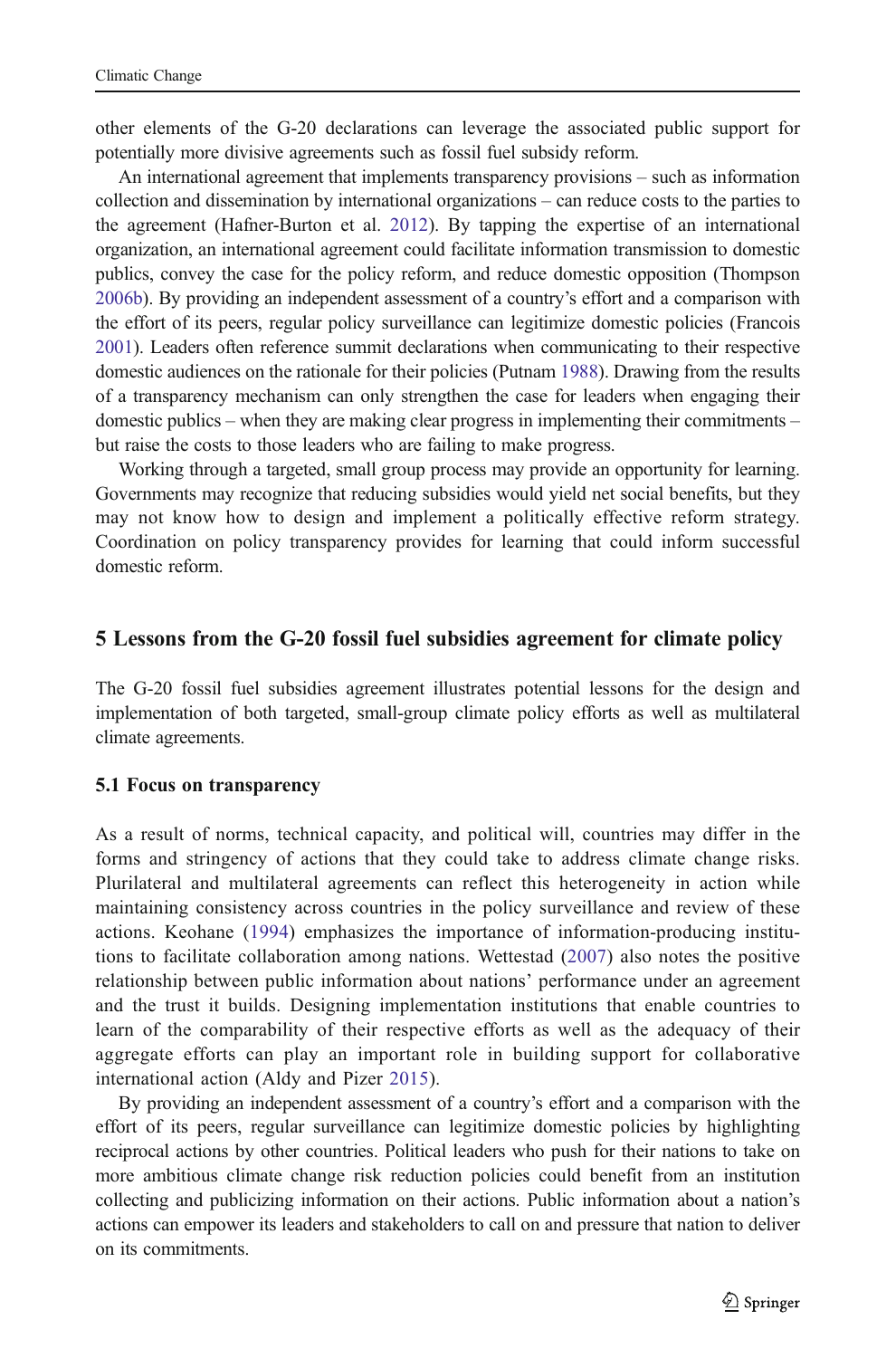For those countries failing to deliver policy reforms in line with their commitments, a credible review mechanism could improve the efficacy of "naming and shaming." In other international policy contexts, such as human rights, naming and shaming has had some positive impacts in reducing human rights violations (Hafner-Burton [2008;](#page-12-0) Krain [2012](#page-13-0)). In other environmental policy contexts, such as the U.S. Toxic Release Inventory, the disclosure of a firm's toxic pollution contributed to both adverse stock market responses and subsequent voluntary reductions in emissions (Konar and Cohen [1997\)](#page-13-0).

#### 5.2 Employ expert review

In designing a system of transparency, expert review by third parties can serve as a credible source of information. Drawing from experts among various international organizations to evaluate fossil fuel subsidy reforms mirrors the approaches taken by the IMF, OECD, and the World Trade Organization (Aldy [2013,](#page-12-0) [2014](#page-12-0)), but not the status quo under the UNFCCC. As Levi [\(2009\)](#page-13-0) notes, the reports produced as the result of expert reviews in international policy contexts have served to inform domestic policy and international negotiations. The surveillance process can also highlight the successful efforts to reduce such subsidies and to illustrate possible strategies that other countries could emulate as they implement their commitments.

Relying on external experts at established international organizations also mitigates concerns about politicization of the transparency mechanism and allows for a rapid ramping up of the review process. A potential limitation of relying on existing international organizations, however, may be the legitimacy of those with incomplete memberships. For example, some developing countries may question reviews by the International Energy Agency, whose membership is comprised of developed nations.

#### 5.3 Employ peer review

Coupling peer review with expert review enhances transparency on implementation, and can empower domestic stakeholders as well as peer nations' within the G-20 to apply pressure to push a country to deliver on its commitment. The quality and productivity of peer engagement – a review of a peer's commitments as well as a facilitative discussion to understand a peer's program, objectives, and political economy – will reflect the quality of the expert review and transparency regime. Nations may initiate an informal bilateral dialogue with those nations lagging far behind (to pressure them to do more) or demonstrating accomplishment (to learn how to follow their lead). The peer review process could employ the outputs of the expert review to compare actions, policies, and outcomes among a set of peer countries. Such a process could frame opportunities for pressuring peers, especially the laggards, to do more in the next round of negotiations. This could also serve to inform one's own domestic constituencies about comparable efforts among peers and potentially influence coalition-building and advocacy in a peer country's domestic political sphere.

There are pros and cons of conducting peer review in the G-20 framework. Levi [\(2009\)](#page-13-0) called for a climate policy review mechanism in the G-20 or Major Economies Forum because "reviews will only be useful if they are coupled with an effective forum for high-level political engagement" (p. 4). The downside of peer review through the  $G-20$  is that the entire suite of issues addressed at each summit renders fossil fuel subsidies as a second-tier consideration. As a result, countries may exert only limited peer pressure on subsidies, recognizing that the key negotiations at a given summit may rest on more pressing issues at the top of the G-20 agenda.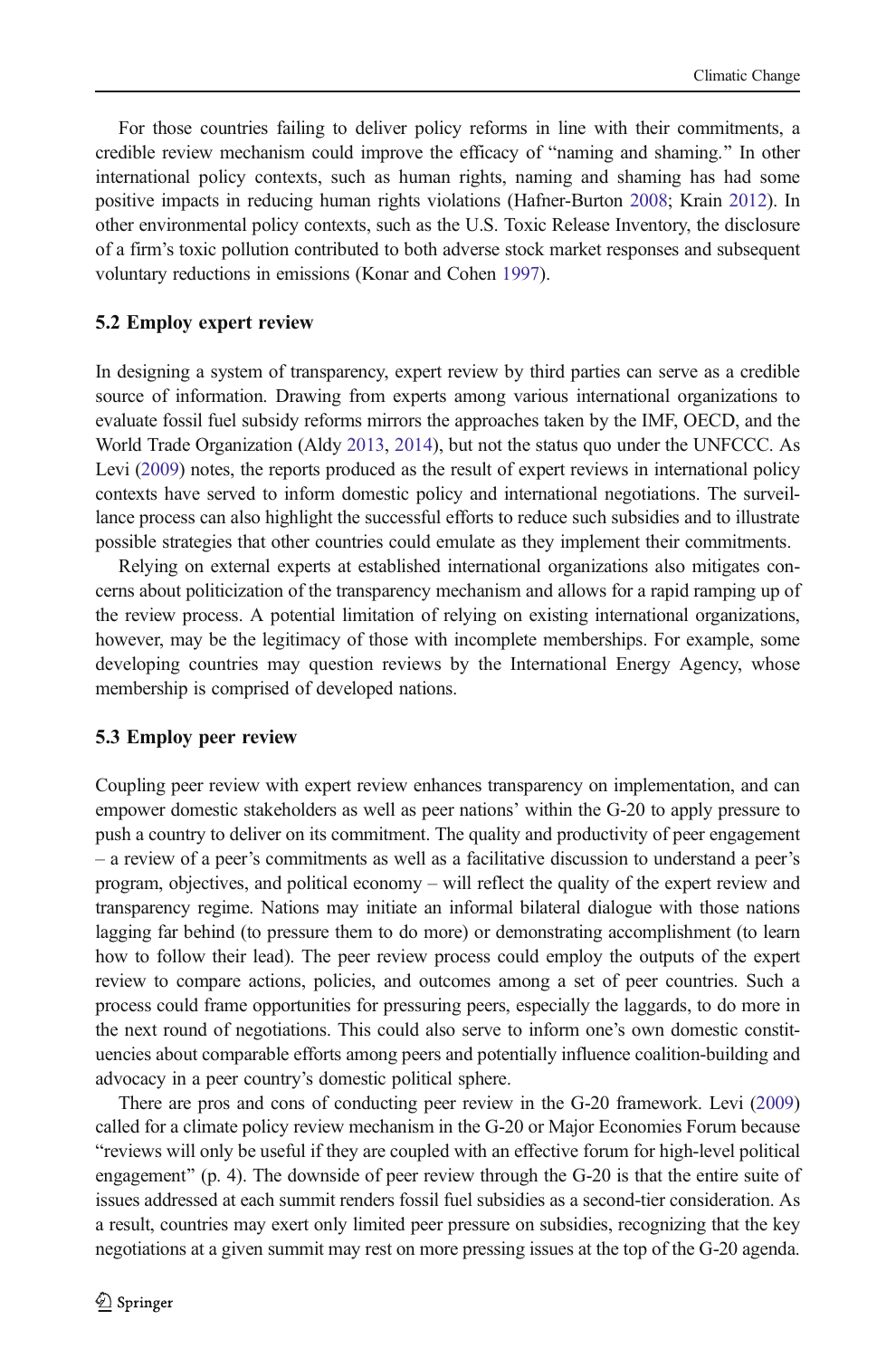Of course, this expanded set of issues addressed in the G-20 could provide for issue linkage to leverage progress on subsidy reform. The large array of issues on the G-20 agenda may have facilitated the support and agreement on the fossil fuel subsidies reform proposal in the first place (e.g., Mayer [2010](#page-13-0) on issue linkage in negotiations). Engaging heads of state on fossil fuel subsidy reform may spur action that may not be attainable in fora with lower-level participation.

## 5.4 Permit an open club approach

The G-20 agreement explicitly invites non-G-20 countries to follow suit in eliminating their fossil fuel subsidies and provides an opportunity for non-G-20 members to participate in peer review. For example, the Friends of Fossil Fuel Subsidy Reform – including Costa Rica, Denmark, Ethiopia, New Zealand, Norway, Sweden, and Switzerland – participate in the G-20 peer review process. This open club approach increases information flow and supports broader learning about effective ways to implement subsidy reform. Learning about effective reform efforts can then spillover to countries outside of the G-20 club. Policy surveillance in an open club framework promotes the dissemination of information and knowledge, a public good, that could benefit club members by leveraging subsidy reform outside of the club, i.e., de facto optin to the fossil fuel subsidies agreement. (Victor [2007\)](#page-13-0).

## 5.5 Demonstrate proof of concept in targeted, small group efforts

Given the lack of progress in designing a successful, comprehensive international climate policy architecture, one of the key motivations for targeted, small group efforts is to identify actions and processes that can successfully result in lowering greenhouse gas emissions. A well-designed transparency regime can provide the information necessary to demonstrate whether the small-group process delivered on its objectives. It can illustrate the most effective reforms and highlight potential opportunities for scaling up the effort to a larger set of countries or even to the full UNFCCC negotiations. Periodic information collection and analysis can also benefit goal-setting and implementation in iterative negotiation processes, such as in Thompson's [\(2006a\)](#page-13-0) adaptive management scheme for international climate policy.

Working in a smaller group of similar countries may permit a more extensive system of policy surveillance. For example, the G-20 members have substantially more resources and bureaucratic competency than the average of the UNFCCC membership. Thus, G-20 members can draw on the technical expertise of their bureaucracies – and in some cases their civil societies and academia – to experiment with ideas for effective policy surveillance. Demonstrating a well-functioning system of policy surveillance for the largest developed and developing countries can then serve as a model for large-group contexts, such as the UNFCCC.

There is a challenge, however, in eliciting interest by some governments – or specific interests or ministries within a government – in implementing and attempting to scale up specific, small-group efforts. For example, consider that 30 G-20 and APEC nations agreed to eliminate their fossil fuel subsidies.<sup>11</sup> The risks posed by climate change served as one of the primary motivations for both agreements. In 2010, 24 of these nations "associated" with the Copenhagen Accord and 22 "inscribed" greenhouse gas emission goals, actions, and policies

 $11$  This count excludes Hong Kong and Chinese Taipei, which are not UNFCCC parties.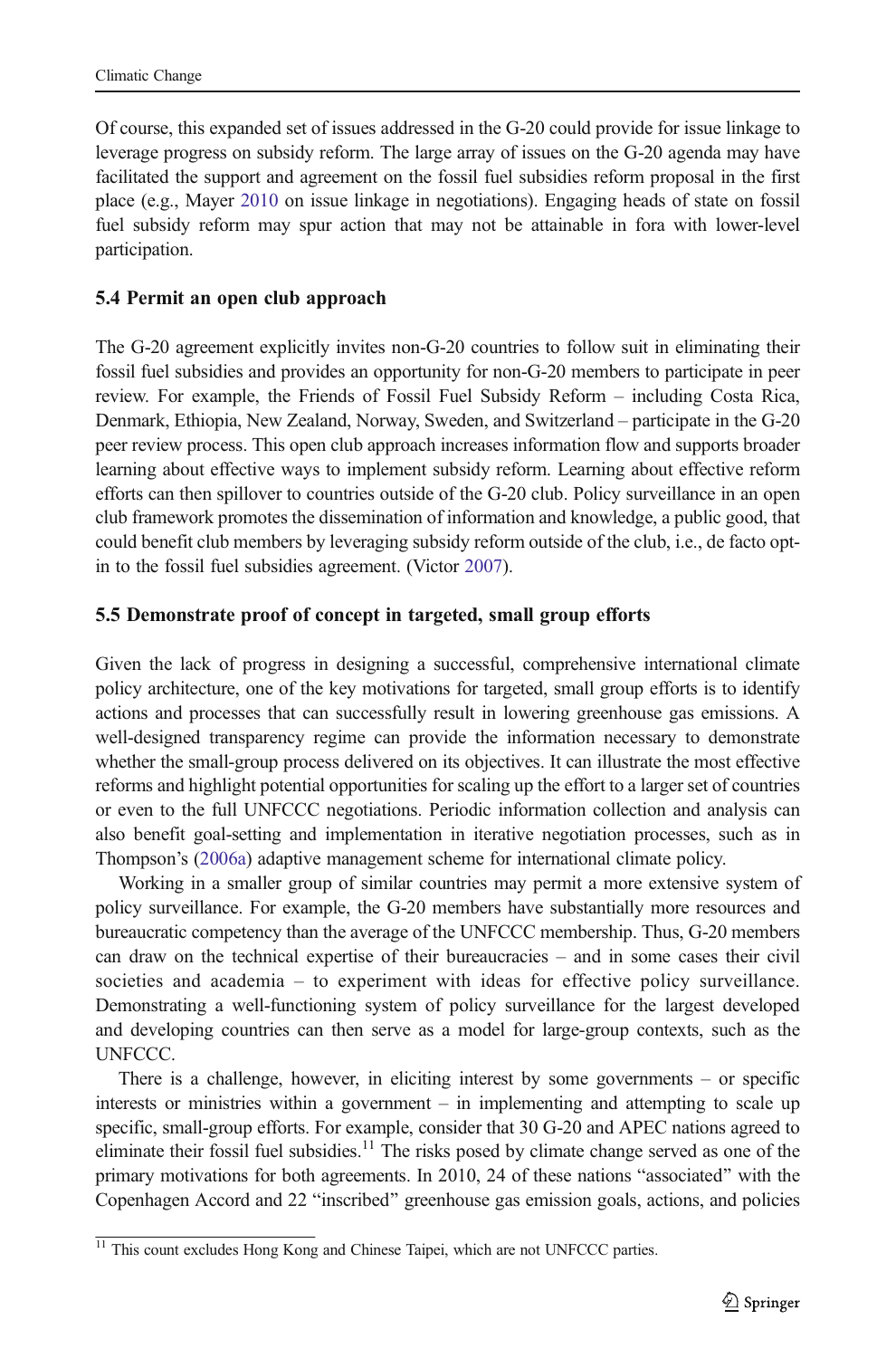with their association. None of these countries listed fossil fuel subsidy elimination in their mitigation policy inscriptions. This suggests that some countries did not view the G-20 agreement as a building block for their respective domestic contributions to mitigating greenhouse gas emissions. It may also reflect heterogeneity of preferences within a government and a country's domestic politics. Or it could reflect a fundamental lack of policy coordination among finance ministries that support G-20 negotiations and environment and foreign ministries that participate in UNFCCC negotiations.

## 5.6 Define clearly the policy objective

What does it mean to "phase out and rationalize... inefficient fossil fuel subsidies?" The international community does not have a standard definition for fossil fuel subsidies (Joint Reports [2010a\)](#page-12-0). The ambiguity in the objective may have permitted leaders to reach agreement on subsidy reform in  $2009$ .<sup>12</sup> Such ambiguity, however, complicates efforts to evaluate progress. If countries do not agree on what subsidies are, then that undermines the measurement and assessment in policy surveillance, which is necessary to inform policy management, effective peer engagement, and demonstration of policy success.

The G-20 governments have not agreed on a definition of fossil fuel subsidies and decided to defer to each country in how it defines such subsidies. International organizations, such as the IMF and IEA, typically employ the "price gap" approach (IMF [2013](#page-12-0); IEA [2010](#page-12-0)). Under this approach, the retail price for fuel in a given country is compared to a benchmark market price, e.g., the market price at an international trading hub. The estimated subsidy reflects the gap – effectively the opportunity cost – between the in-country price and its benchmark.

A variety of policy measures could be classified as a fossil fuel subsidy under this price gap approach. In many countries, the government regulates the price of fuels and electricity. In some cases, the government employs a formula that permits the price of fuels to move – with a lag – with underlying market forces (China and Jordan have employed this approach (Fattouh and El-Katiri [2012\)](#page-12-0)). Other countries make a determination of the price of fuels as a part of an annual budget process, such as in Cameroon (IMF [2011\)](#page-12-0). Still other nations employ an opaque, ad hoc process that does not change fuel prices regularly, such as Saudi Arabia (Fattouh and El-Katiri [2012\)](#page-12-0). Subsidies may also be implemented through vouchers, in-kind assistance, or even incomplete bill collection.

Saudi Arabia has indicated that it does not believe it subsidizes gasoline and diesel because the products are sold at prices above the marginal cost for extracting and refining Saudi crude oil. Under this perspective, there are no explicit government outlays, which some countries view as necessary for a subsidy. For countries with a national oil company and price setting below market prices, the fuel subsidies may not involve government outlays but instead reduced revenues from the oil company to the national treasury. In this interpretation, the opportunity cost of the fuel is irrelevant.

On the other extreme, the IMF has employed a broader, full social cost measure that counts a given country's fuel prices as subsidized if they do not appear to reflect the opportunity cost of the fuel and its full social cost, e.g., pollution, climate, and congestion externalities. This socalled "after-tax" approach yields dramatically higher estimates of fuel subsidies of about \$2 trillion, four times the \$500 billion estimate under the price gap approach (IMF [2013\)](#page-12-0). This approach is quite peculiar, since very few countries have set their energy fiscal regimes as a

 $\frac{12}{12}$  I thank two referees for making this important point.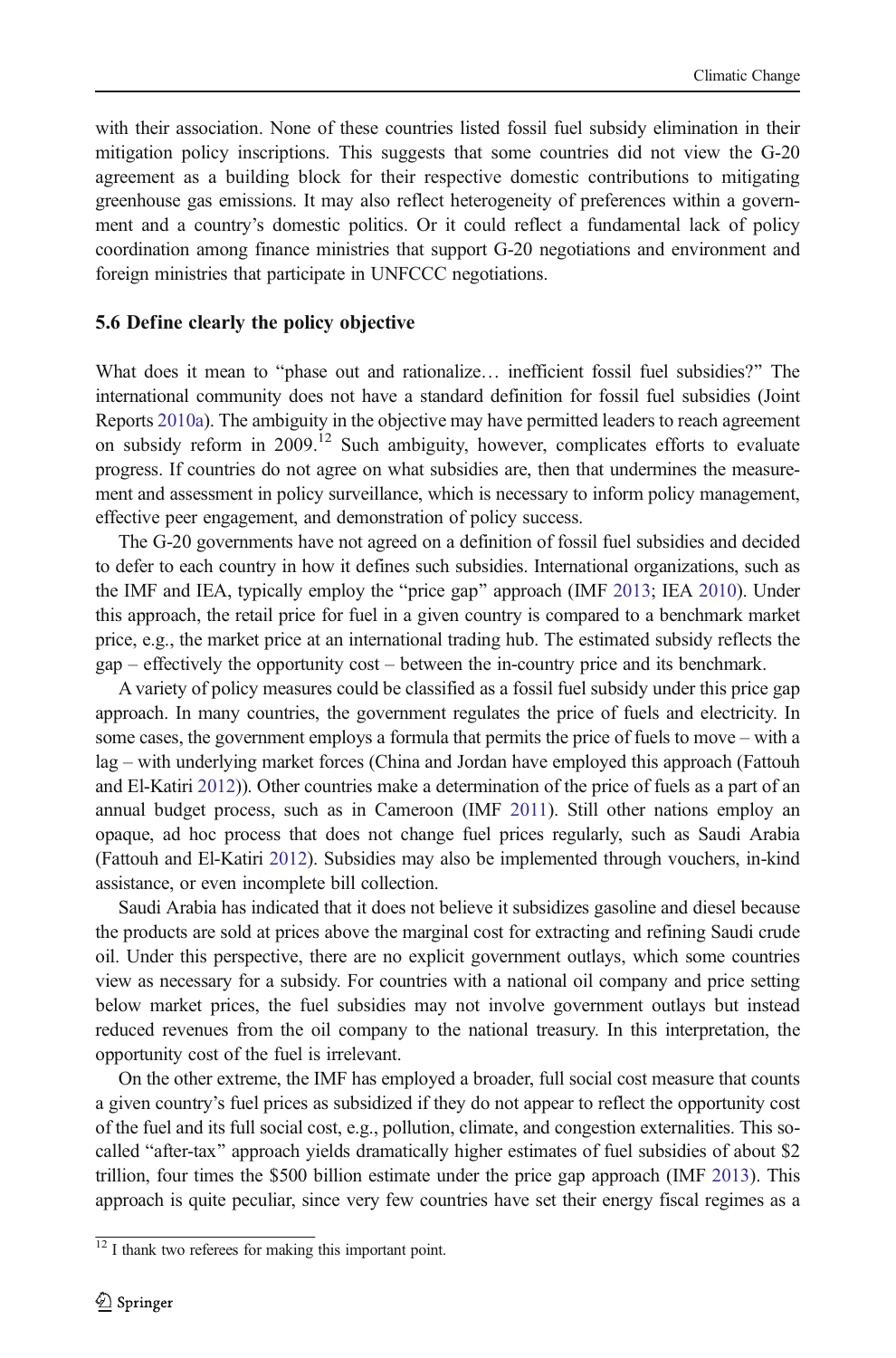function of fossil fuel externalities. Instead, the after-tax price for energy in many developed countries reflects either a user fee perspective (e.g., U.S. motor fuel taxes) or the need to generate general revenue for the treasury (e.g., many European nations). These nations have revealed their preference politically for alternative approaches to addressing pollution externalities, such as emission-reduction or efficiency mandates for energy-using physical capital, like power plants and automobiles. The IMF is effectively combining fossil fuel subsidies, as defined through the price gap approach, and its preferred objective that countries implement environmental taxes in its estimated measure of subsidies.

These various perspectives on what constitutes a fossil fuel subsidy have resulted in a wide range of estimates. Table 2 illustrates this substantial variation, with examples of countries' self-identified fossil fuel subsidies, IEA estimates, and IMF full social cost estimates. Some countries, such as Saudi Arabia, Russia, and China report zero consumption subsidies, despite IEA estimates on the order of \$30–\$60 billion (and IMF estimates a factor of 2–10 times greater). The IMF "post-tax" measure is two orders of magnitude larger than the OECD estimated subsidies for the United States. This dramatic variation risks clouding, instead of clearing up, the picture of fossil fuel subsidies in practice among some of the largest economies in the world. If the countries participating in the agreement cannot reach agreement on what constitutes the policy objective, then it may undermine efforts to employ transparency to highlight success and to shame failure in delivering on the subsidies phase-out agreement.

#### 5.7 Applying lessons to climate policy

In light of these lessons, let me suggest some specific ways for designing more effective transparency in international climate policy. First, countries should structure their contributions to facilitate transparency and review. Clear, objective characterizations of contributions – such as an emissions target, a carbon price, or an unambiguous policy change (e.g., elimination of

| Country      | Self-Identified<br>subsidies | Production subsidies<br>(OECD) | Consumption subsidies<br>(OECD/IEA) | IMF "Post-tax"<br>consumption subsidies |
|--------------|------------------------------|--------------------------------|-------------------------------------|-----------------------------------------|
| Canada       | $<$ 1                        |                                | 2                                   | 27                                      |
| China        | $\Omega$                     |                                | 31                                  | 280                                     |
| Indonesia    | 15                           |                                | 21                                  | 45                                      |
| India        | 14                           |                                | 40                                  | 84                                      |
| Germany      | $\overline{c}$               | 3                              | 3                                   | 22                                      |
| Japan        | $\Omega$                     | $\leq 1$                       | $\leq 1$                            | 46                                      |
| Russia       | $\Omega$                     |                                | 40                                  | 120                                     |
| Saudi Arabia | $\Omega$                     |                                | 61                                  | 112                                     |
| South Korea  | < 1                          | $\leq 1$                       | $\overline{c}$                      | 17                                      |
| <b>USA</b>   | 4                            | 6                              | 6                                   | 517                                     |

Table 2 2011 Fossil fuel subsidies, identified by G-20 members, IEA, OECD, and IMF (Billion USD)

G-20 nations' self-identified subsidies are from the summary of progress reports (G-20 [2012](#page-12-0)). China, Japan, and Saudi Arabia did not submit progress reports in 2012. They each reported no "inefficient fossil fuel subsidies" in 2010 (G-20 [2010\)](#page-12-0). Developed countries production and consumption subsidies are from the OECD ([2013](#page-13-0)). Developing countries consumption subsidies are from IEA ([2013](#page-12-0)). The "Post-Tax" consumption subsidies have been calculated based on Appendix 4 of IMF [\(2011,](#page-12-0) [2013](#page-12-0)) country GDP estimates available through the World Economic Outlook database.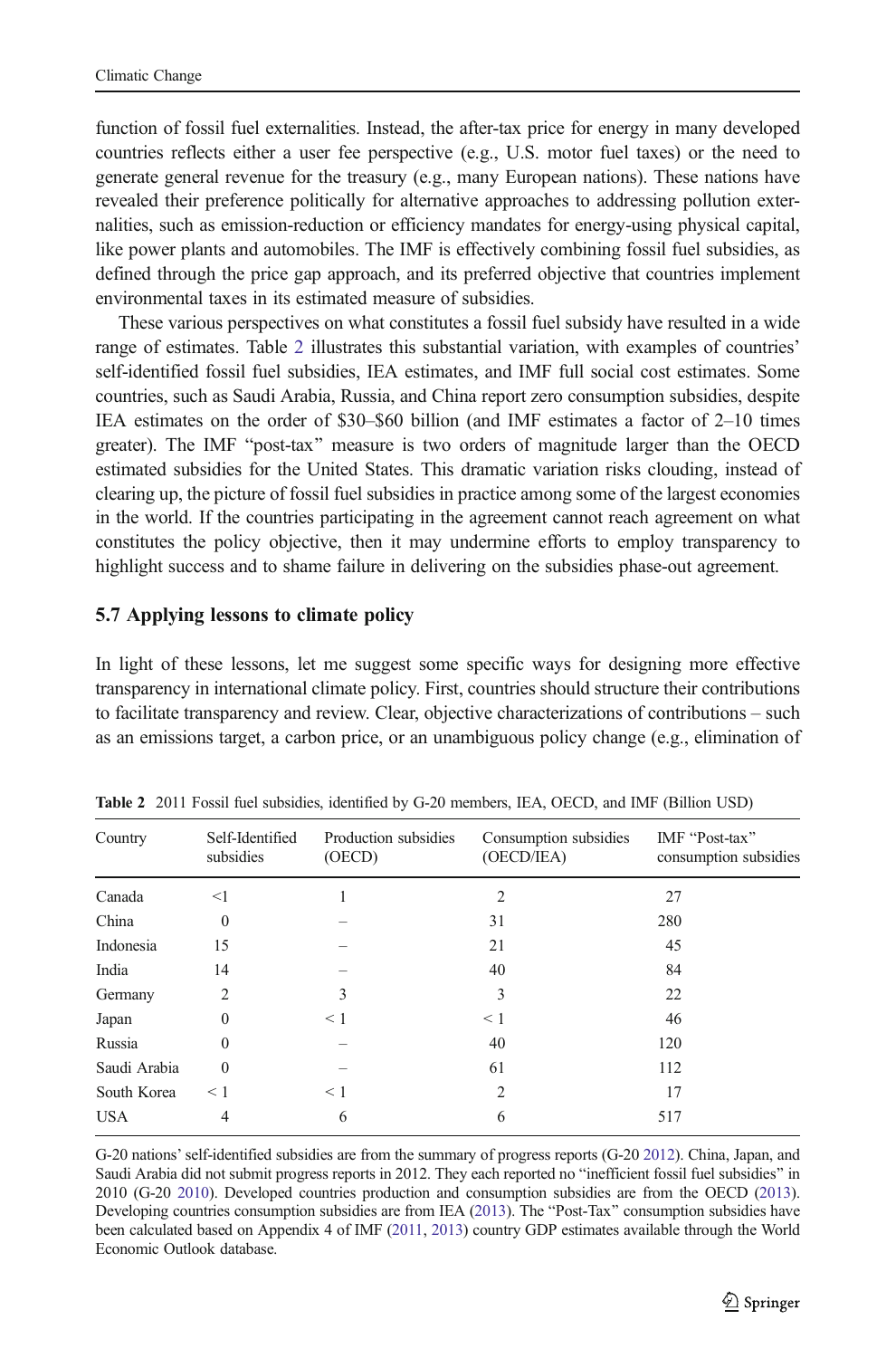fossil fuel subsidies) – would enable subsequent review. Countries could include descriptions of their implementation strategies and provide data and their own analysis to demonstrate the credibility of their pledged contribution and promote its assessment. Such elements could be formalized in the emerging intended nationally determined contributions under the UNFCCC negotiations, and reflect an evolution from the tasking of energy and finance ministers to identify subsidies and develop a phase-out plan under the G-20 agreement.

Second, the review mechanism for these contributions should identify environmental, economic, and energy outcomes of a country's effort to implement its pledge. This would be similar to the analyses produced in the international organizations joint reports on fossil fuel subsidies. The climate reviews would also evaluate the efficacy and cost-effectiveness of domestic policies and highlight those success stories for potential use in other nations. The review could also apply specific metrics of effort to enable comparison of mitigation effort across countries (see Aldy and Pizer [2015](#page-12-0)).

Third, the UNFCCC could task experts at existing international organizations to conduct the expert review of countries' contributions. These experts could conduct ex ante review of proposed contributions as well as ex post review on the implementation of the contributions. The international organizations could also develop data collection and analysis standards and train staff working in low-capacity countries to implement these standards. Over time, such reviews could be tasked to a climate-specific permanent staff (see Victor [2007](#page-13-0); Aldy [2013\)](#page-12-0).

Fourth, these expert reviews would serve as inputs into a peer review mechanism. To demonstrate how such peer reviews could work, the Major Economies Forum could serve as a testing ground for this new transparency model. For example, two countries could be identified as the lead for the review of a third MEF country (akin to the process in OECD economic policy reviews, see Aldy [2014\)](#page-12-0). The reviews would be open to non-MEF members, to take advantage of potentially relevant expertise outside of the MEF, to assess how the review model could be applied to smaller countries, and to encourage policy knowledge and evaluation spillovers to more countries.

## 6 Conclusions

The G-20 fossil fuel subsidies agreement represents an important example of a plurilateral approach to mitigating greenhouse gas emissions. The agreement focuses on rationalizing fuel prices, which, given the significant fiscal demands subsidies place in many nations, is in many countries own self-interest. The emission reductions forecast under complete fossil fuel subsidy elimination would exceed those delivered by the Kyoto Protocol.

The extensive attention focused on the design of policy surveillance under the G-20 agreement yields important lessons and insights for additional plurilateral agreements as well as the broader UNFCCC negotiations. Given the growing role of pledge and review in both plurilateral and multilateral climate negotiations, the expert and peer review mechanisms called for by G-20 leaders can serve as a model for these alternative fora. Such policy surveillance can provide opportunities for learning and actionable information, which have been missing under the UNFCCC process. The ambiguity and dramatic range of fossil fuel subsidy estimates also deliver a cautionary tale for the need to identify explicit policy objectives in order to facilitate clarity in the review process.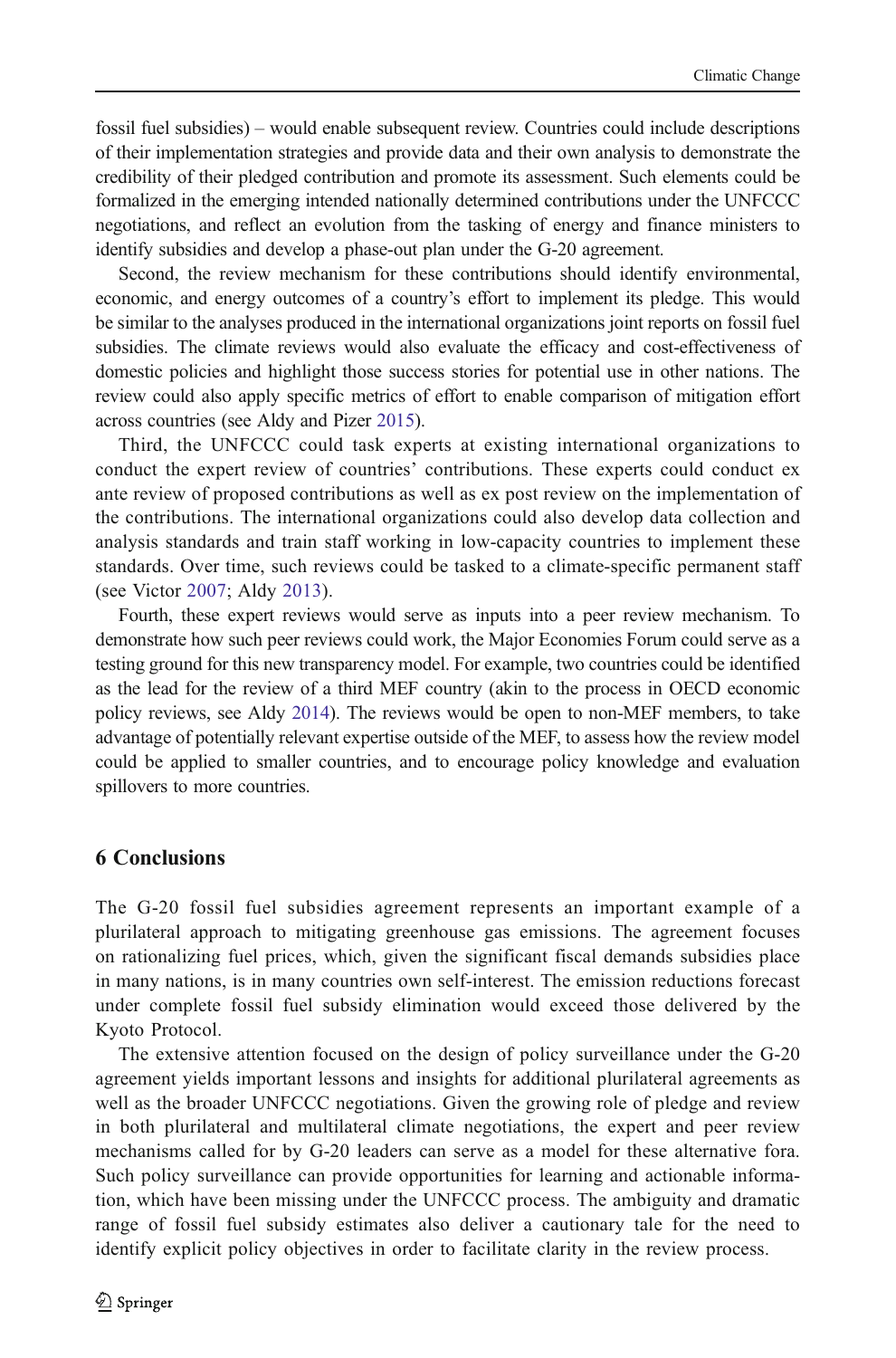<span id="page-12-0"></span>Acknowledgments This research has been supported by BP, the Harvard Kennedy School Environment and Natural Resources Program, and the Roy Family Endowment. Maria Davydenko, Napat Jatusripitak, Carlos Paez, and Ryan Powell provided excellent research assistance. Thanks to Amos Bromhead for providing IEA subsidies data. This work has benefited from comments provided on an earlier version by Bryce Rudyk, Dick Stewart, three referees, and seminar participants at Columbia, the Council on Foreign Relations, Harvard, MIT, and Resources for the Future.

#### **References**

- Aldy JE (2004) Saving the planet cost-effectively: the role of economic analysis in climate change mitigation policy. In: Lutter R, Shogren JF (eds) Painting the white house green: rationalizing environmental policy inside the executive office of the president. Resources for the Future Press, Washington, DC
- Aldy JE (2013) Designing a bretton woods institution to address global climate change. In: Fouquet R (ed) Handbook of energy and climate change. Edward Elgar, Cheltenham
- Aldy JE (2014) The crucial role of policy surveillance in international climate policy. Clim Change 126(3–4):279–292

Aldy JE, Pizer WA (2015) Alternative metrics for comparing domestic climate change mitigation efforts and the emerging international climate policy architecture. Rev Environ Econ Policy, forthcoming

- Aldy JE, Stavins RN (2012) Climate negotiators create an opportunity for scholars. Science 337:1043–1044
- Aldy JE, Krupnick AJ, Newell RG, Parry IWH, Pizer WA (2010) Designing climate mitigation policy. J Econ Lit 48(4):903–934
- Breidenich C; Bodansky D (2009) Measurement, reporting and verification in a post-2012 climate agreement. Pew Center on Global Climate Change Report, April. Arlington, VA
- Chayes A, Chayes AH (1991) Compliance without enforcement: state behavior under regulatory treaties. Negot J 7(3):311–330
- Fattouh B; El-Katiri L (2012) Energy subsidies in the arab world. Arab Human Development Report Research Paper Series
- Francois JF (2001) Trade Policy Transparency and Investor Confidence: Some Implications for an Effective Trade Policy Review Mechanism. Rev Int Econ 9(2):303–316
- G-20 (2010) Annex: G-20 initiative on rationalizing and phasing out inefficient fossil fuel subsidies. Prepared for the Toronto G-20 Leaders Summit
- G-20 (2012) Fossil fuel subsidy reduction progress report compilation. June 2012
- G-20 (2013) Methodology for G-20 voluntary peer reviews on inefficient fossil fuel subsidies that encourage wasteful consumption. G-20 Energy Sustainability Working Group
- G-20 Leaders (2009) G-20 Leaders' Declaration, Pittsburgh G-20, September
- G-20 Leaders (2013) G-20 Leaders' Declaration, Russia G-20. September
- Gourevitch P (1978) The second image reversed: the international sources of domestic politics. Int Organ 32(4): 881–912
- Grossman GM, Helpman E (1994) Protection for sale. Am Econ Rev 84(4):833–850
- Hafner-Burton EM (2008) Sticks and stones: naming and shaming the human rights enforcement problem. Int Organ 62(4):689–716
- Hafner-Burton EM, Victor DG, Lupu Y (2012) Political science research on international law: the state of the field. Am J Int Law 106:47–97
- IEA (2010) World energy outlook 2010. IEA, Paris
- IEA (2013) Subsidies summary 2007-2011. Dataset transmitted via personal communication from Amos Bromhead, Office of the Chief Economist, IEA, June 6, 2013
- IEA, OPEC, OECD, and the World Bank (Joint Report) (2010a) Analysis of the scope of energy subsidies and suggestions of the G-20 initiative. Joint report prepared for the G-20 Summit Meeting, Toronto, Canada, June 26–27, 2010
- IEA, OECD, and the World Bank (Joint report) (2010b) The scope of fossil-fuel subsidies in 2009 and a roadmap for phasing out fossil-fuel subsidies. Joint report prepared for the G-20 Summit Meeting, Seoul, Korea, November 11–12, 2010
- IMF (2011) Cameroon: staff report for the 2011 article IV consultation. September. IMF, Washington, DC

IMF (2013) Energy subsidy reform: lessons and implications. IMF, Washington, DC

Keohane RO (1994) Against hierarchy: an institutional approach to international environmental protection. In: Complex cooperation: institutions and processes in international resource management. Scandinavian University Press, Oslo